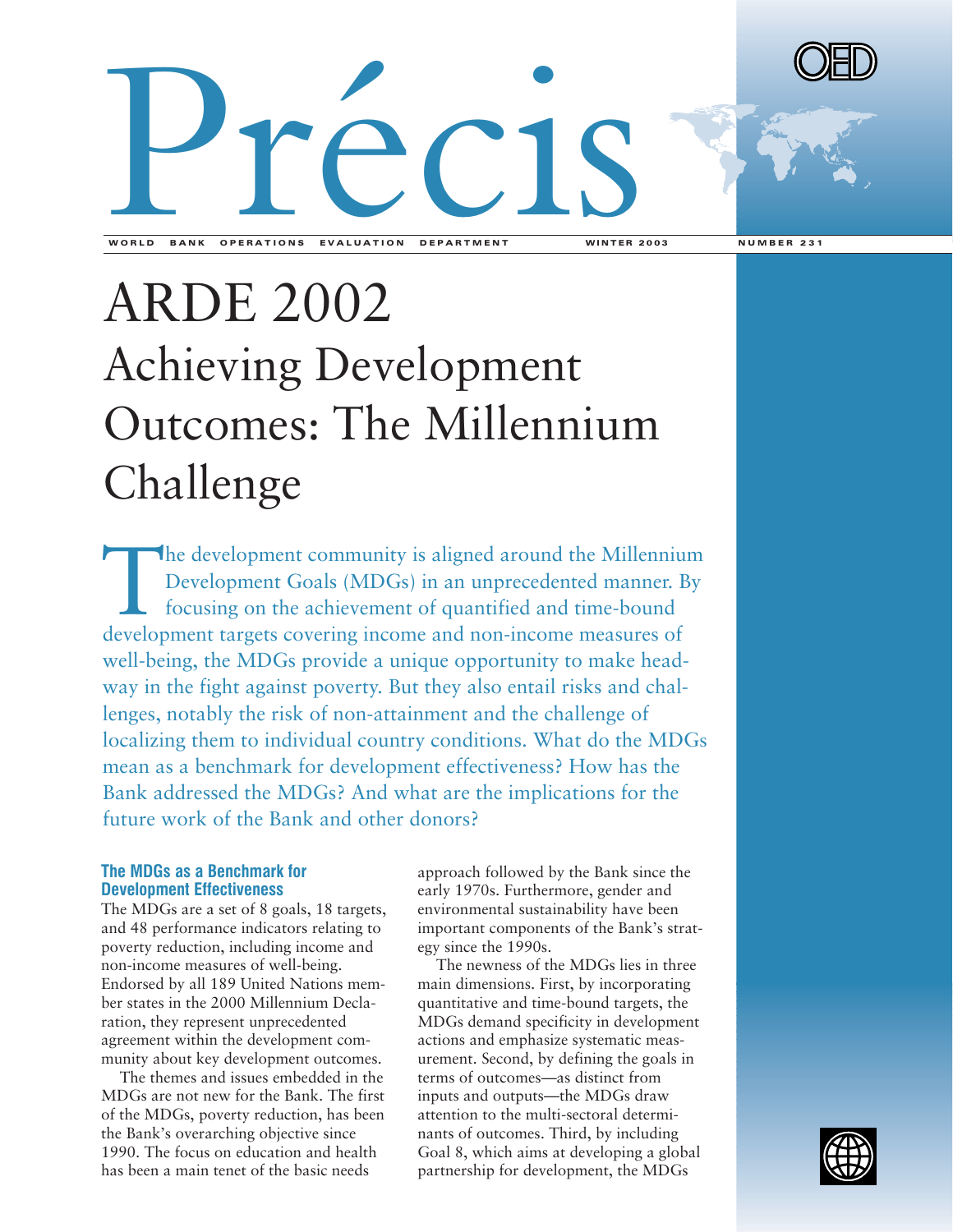emphasize the role of both developed *and* developing countries. These new elements may warrant changes and innovations in some Bank practices and programs.

The MDGs serve as a visionary challenge to help galvanize new energies and resources for the development agenda, with a focus on outcomes. At the same time, the adoption of the MDGs entails risks and challenges for the World Bank and the larger development community. Since it is already clear that, given current trends, many countries and regions will not achieve the MDGs by 2015 (figures 1 and 2), the risk of disappointment and cynicism must be mitigated. And there are other challenges: customizing the MDGs to local conditions, harnessing contributions from

sectors without explicit MDG goals or targets, focusing on outcomes among poor countries and population groups rather than on average outcomes, and addressing incentives for both achieving and monitoring *outcomes*.

### **How the Bank Has Addressed the MDGs**

Even though the Bank is working in partnership with other donors and cannot

*alone* be held accountable for achieving the MDGs, it is still important for the Bank to consider how effectively its assistance is contributing to progress toward the agreed goals.

The Bank's country, sector, and global programs are consistent with the MDG themes, and there has been continuity in the Bank's support for them. At the project level, the performance of Bank-financed projects continue to improve. Of the projects that exited in FY01, 77 percent had satisfactory outcomes, exceeding for a second year the Strategic Compact target of 75 percent, as shown in figure 3. This solid performance at the individual project level must be sustained. At the same time, the Bank must scale up *impact* to help clients achieve country-level improvements in economic well-being, human development, environmental sustainability, and other relevant development outcomes. The MDGs offer the potential—backed by international support and common understanding—for the Bank to sharpen its focus on such outcomes*.*

**Country Programs.** In the past few years, the Bank's country assistance programs have increasingly focused on poverty reduction, but the objectives of these programs are usually expressed in terms of *directions* of change rather than achievement of specific *targets*. The Bank needs to define the objectives and targets of its country programs with greater specificity, based on national targets established by countries in light of global MDG goals, and using the Poverty Reduction Strategy Paper (PRSP) where applicable. Better analytical work, including stronger poverty analysis and development of outcome-oriented strategies, would also help improve the quality of the Bank's country programs.

**Sector Programs.** Sector programs pay increasing attention to poverty linkages, a change from earlier programs where such linkages were not always explicit. The Bank's sector strategies are consistent with the MDGs and rightly place them alongside other sector goals in a broader development framework. But the Bank's sector strategies can contribute more effectively to the Bank's country programs in two ways. They can provide guidance on (1) how specific sectors, subsectors, regions, or population groups

Together, we have set 2015 as the deadline for our results. We must now, together, move beyond words and set deadlines for our actions. . . . What must the Bank do? Focus on implementation of our promises to work towards the Millennium Development Goals . . . we must measure our results more rigorously and, with others, we must be held accountable in the context of broader country goals and the Millennium Development Goals.

> *James D. Wolfensohn, Annual Meetings Speech, The World Bank, 2002*

should be prioritized in different country settings, and (2) how cross-sectoral complementarities can be effectively exploited in order to effectively design and implement outcome-oriented strategies.

Special funding initiatives related to the MDGs—for example, the Education Fast Track Program or the Africa Multisectoral AIDS Program—could entail allocation or reallocation of lending

resources. Such allocations should take account of each country's likelihood of using the funds effectively, as well as its distance from the MDGs. Any implications for the Bank's geographic and sectoral allocation of resources resulting from such initiatives should be systematically assessed, and tradeoffs carefully considered. Finally, achieving and sustaining MDG outcomes will require significant additional recurrent financing, for which provision needs to be made.

**Global Programs**. The realization that many development problems require collective action at the global level to supplement traditional country- and project-level approaches has led to increasing Bank support for global programs. All global programs broadly support MDG Goal 8—"Developing a global partnership for development" and many also support other MDGs. Few of the global programs yet involve developing countries, civil society organizations, or the commercial private sector in their governance and management. And few focus on global public policy formulation involving the policies of developed countries. Bank-supported global programs have not so far had much influence on developed country policies through advocacy or other means. While global programs have been effective instruments of resource mobilization, the proliferation of global initiatives has exceeded the Bank's institutional capacity to manage and monitor them effectively. Global programs as a group are no better than other development efforts at monitoring and evaluating the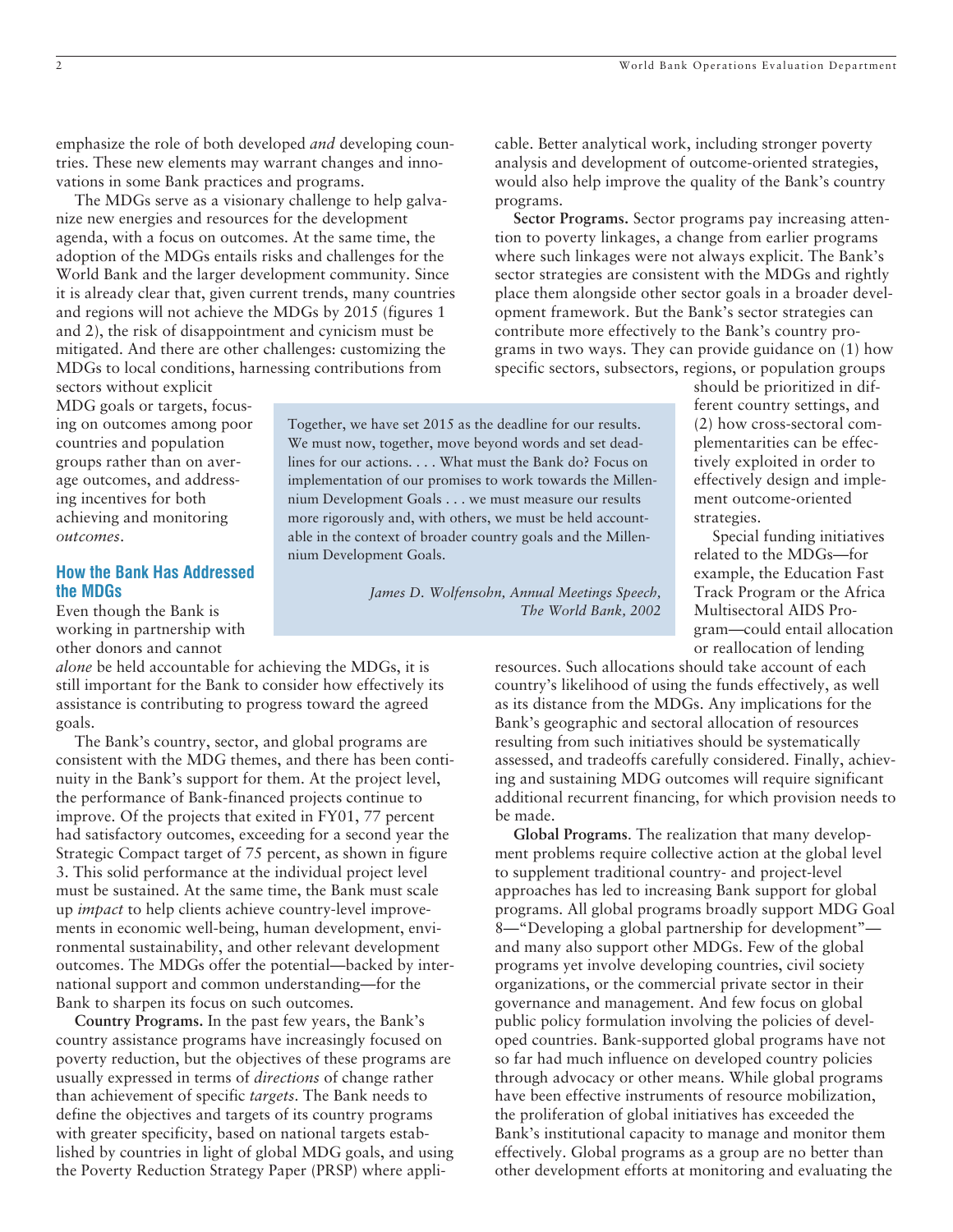

1990 1993 1996 1999 2002 2005 2008 2011 2014

Source: 1990-2000 figures provided by the World Bank Human Development Network, Education Sector.. The required trend lines are based on exponential extrapolation.

AFR: Required trend

AFR: Current trend

## outcomes and impacts of their activities. Capitalizing on the comparative advantage of individual partners, better linking global programs with related country-level activities, and situating them within the framework of a larger global strategy would help strengthen outcomes.

#### **Future Directions**

40

60

SA: Current trend

**Improve Measurement**. By specifying *quantitative* and *time-bound* targets, the MDGs emphasize systematic measurement—and the Bank has launched new initiatives to better monitor, measure, and manage for results. These initiatives will be particularly helpful if they result in clearer and more specific objectives and targets at the country, sector, and global levels. Clients' capacity and incentives to monitor and evaluate development outcomes also need significant strengthening, and work is needed to identify intermediate indicators for measuring gains on the ground and to monitor the progress of Bank assistance. The latter is of particular importance because the Bank's instruments have a shorter time frame than the 15-year horizon set for achieving most MDGs. Lessons can be sought in failure as well as success. The monitoring process should be designed to yield information that provides a sound and continuing basis for informed decisionmaking and learning.

**Implement Cross-Sectoral Strategies**. The MDGs draw attention to the multisectoral determinants of outcomes. The Bank's programs increasingly recognize these interrelationships; they now need to take the next step and develop and implement cross-sectoral strategies to help clients achieve intended outcomes. Multisectoral strategies do not necessarily imply multisector projects. Developing multisec-

# **Figure 2. Under-Five Mortality in South Asia (SA) and Sub-Saharan Africa (SSA)**





lines are based on exponential extrapolation.

**Current Trends Will Need to Shift**

toral strategies will require effective coordination between the Bank's country and sector units and among sector units to design and implement outcome-based, cross-sectoral country strategies. A more effective institutional mechanism is needed to foster the design and implementation of cross-sectoral strategies to deliver specific development outcomes.

**Assess and Address MDG Implications**. Achieving MDG outcomes by 2015—and sustaining them beyond 2015 will require a break from historical trends in a number of countries. "Business as usual" is unlikely to suffice for either countries or donors. Signing on to global targets without determining the priority to be attached to individ-

# Percentage satisfactory outcome **Figure 3. Project Outcomes Show an Upward Trend**